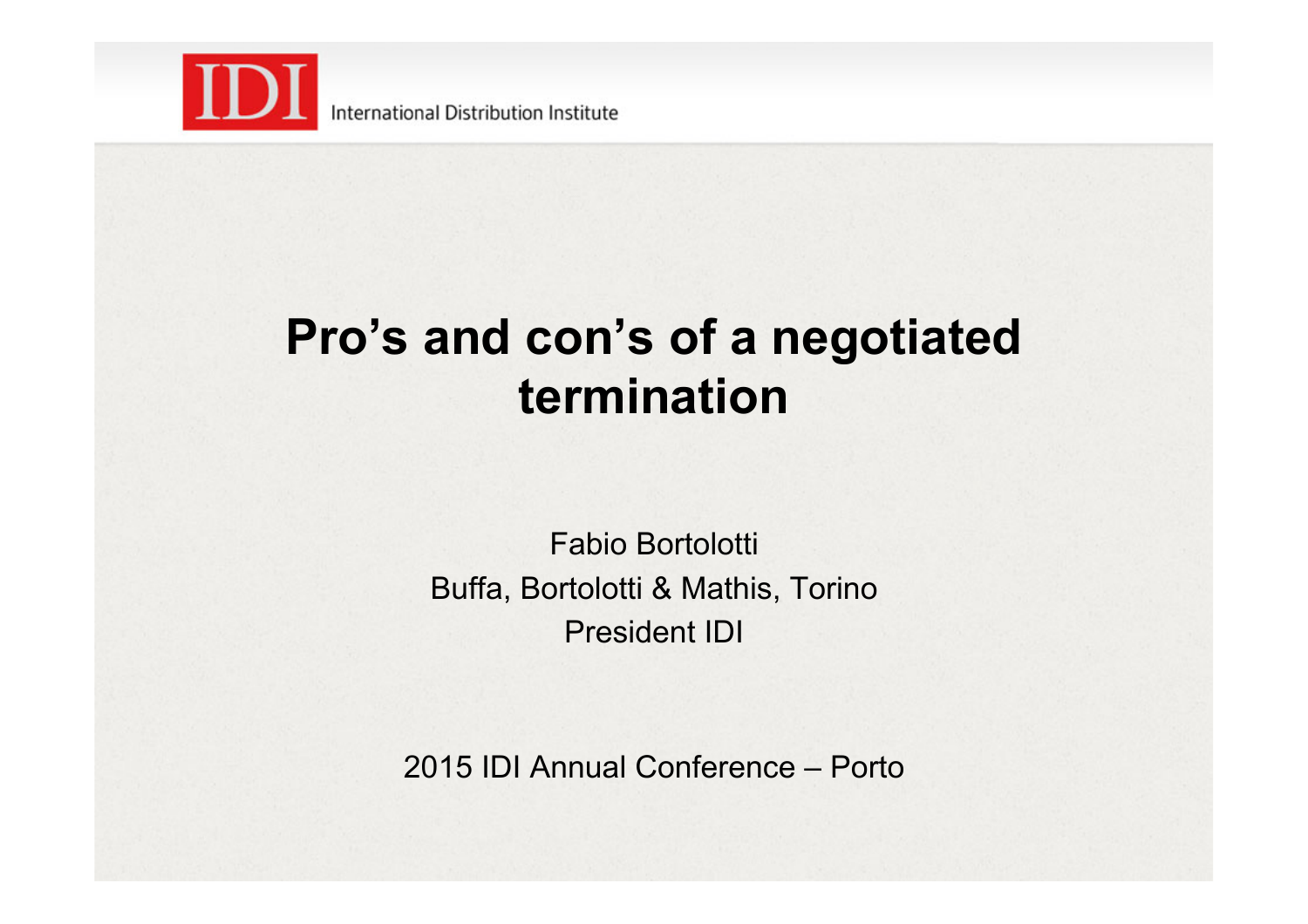

#### **The normal termination procedure**

- Sending a termination letter indicating date on which termination will be effective.
- Indicating reasons for termination
	- Termination with period of notice
	- Termination for cause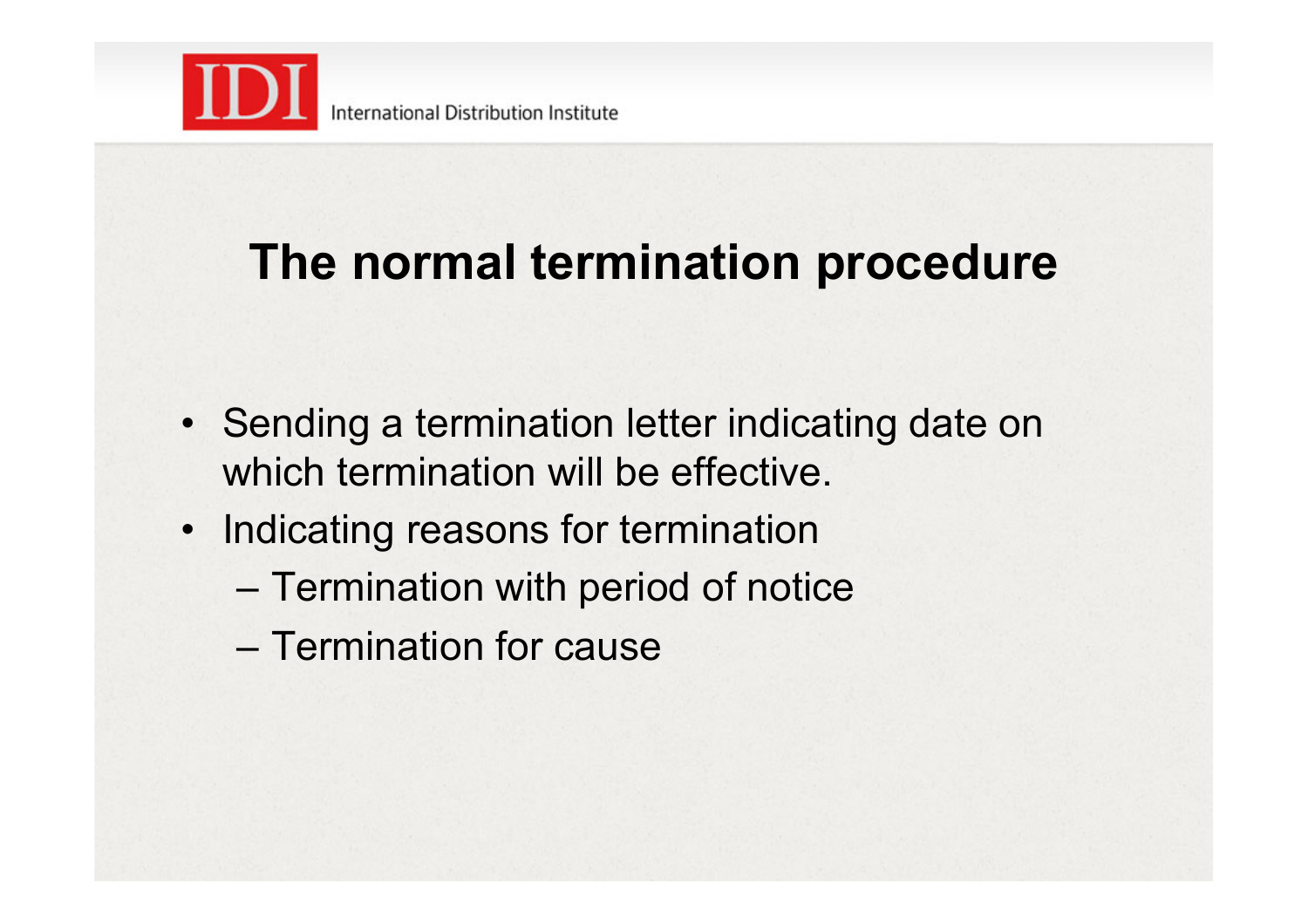

## **Advantages of "normal" termination**

- Terminating party takes a clear position
- After the termination has been notified, there is less space for objections by the terminated party.
- In case of termination without notice (for cause) termination will be effective before discussing with the other party.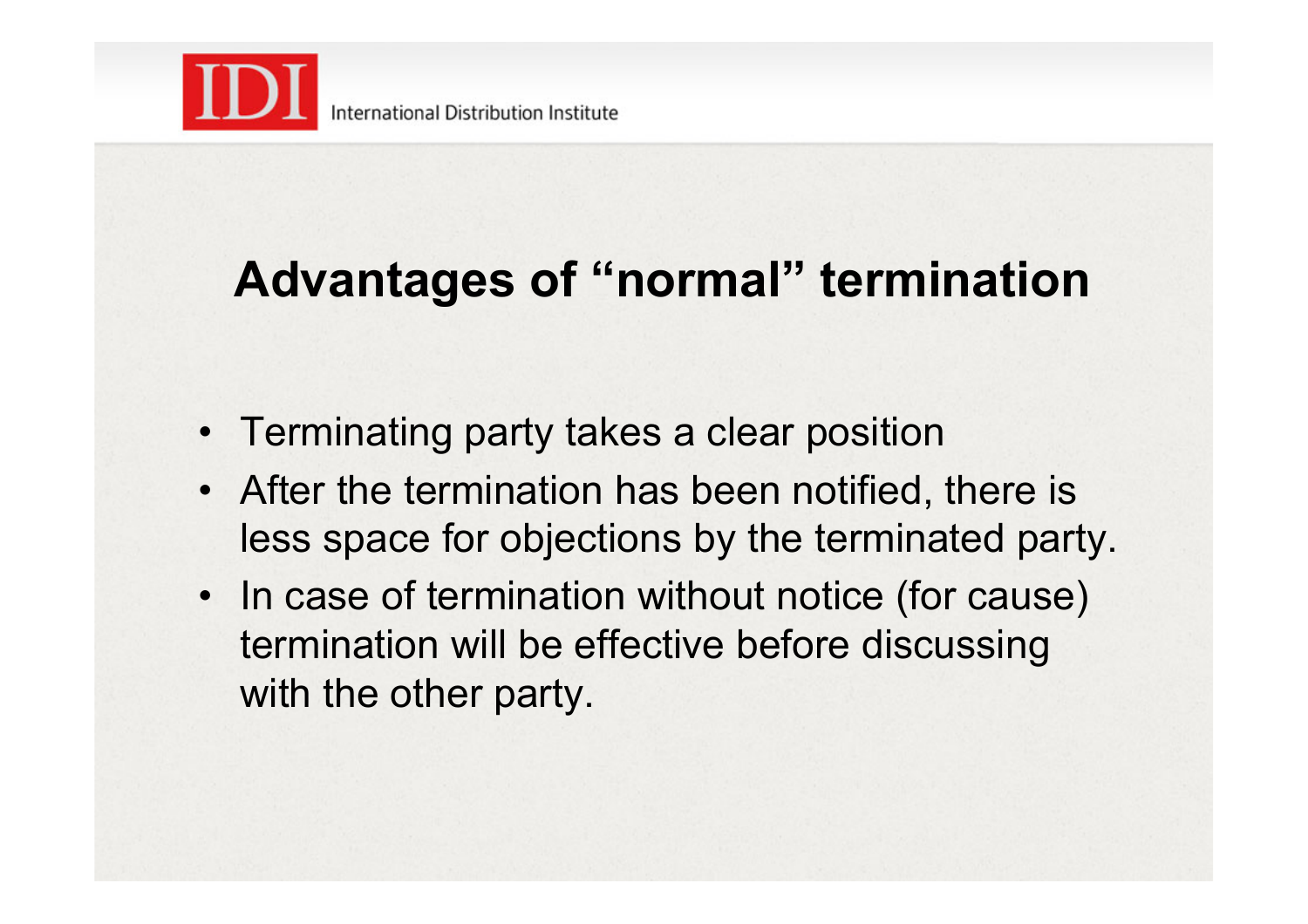

## **Risks arising in "normal" termination**

- The letter may contain statements which are not advisable.
	- Indication of reasons that do not justify termination or cause.
	- No indication of reasons that could justify termination
	- Wrong calculation of the period of notice (contracts with automatic renewal)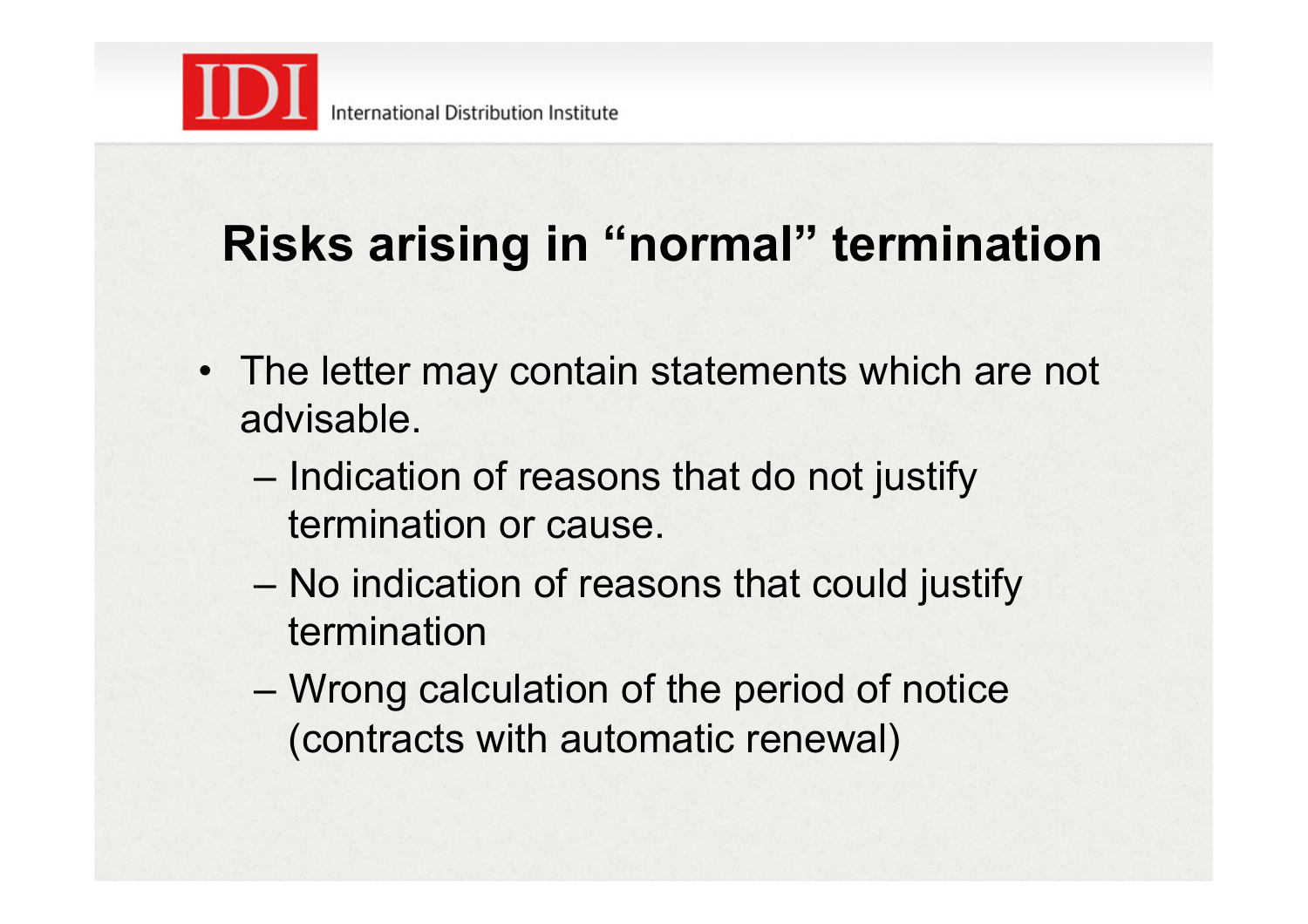

# **Advantages of negotiated termination (1)**

- The terminating party may wish to leave space for a possible continuation of the contract, at different conditions.
- The terminating party wishes to negotiate a number of critical issues (period of notice, indemnity, post term non-competition clause) before involving a litigation lawyer.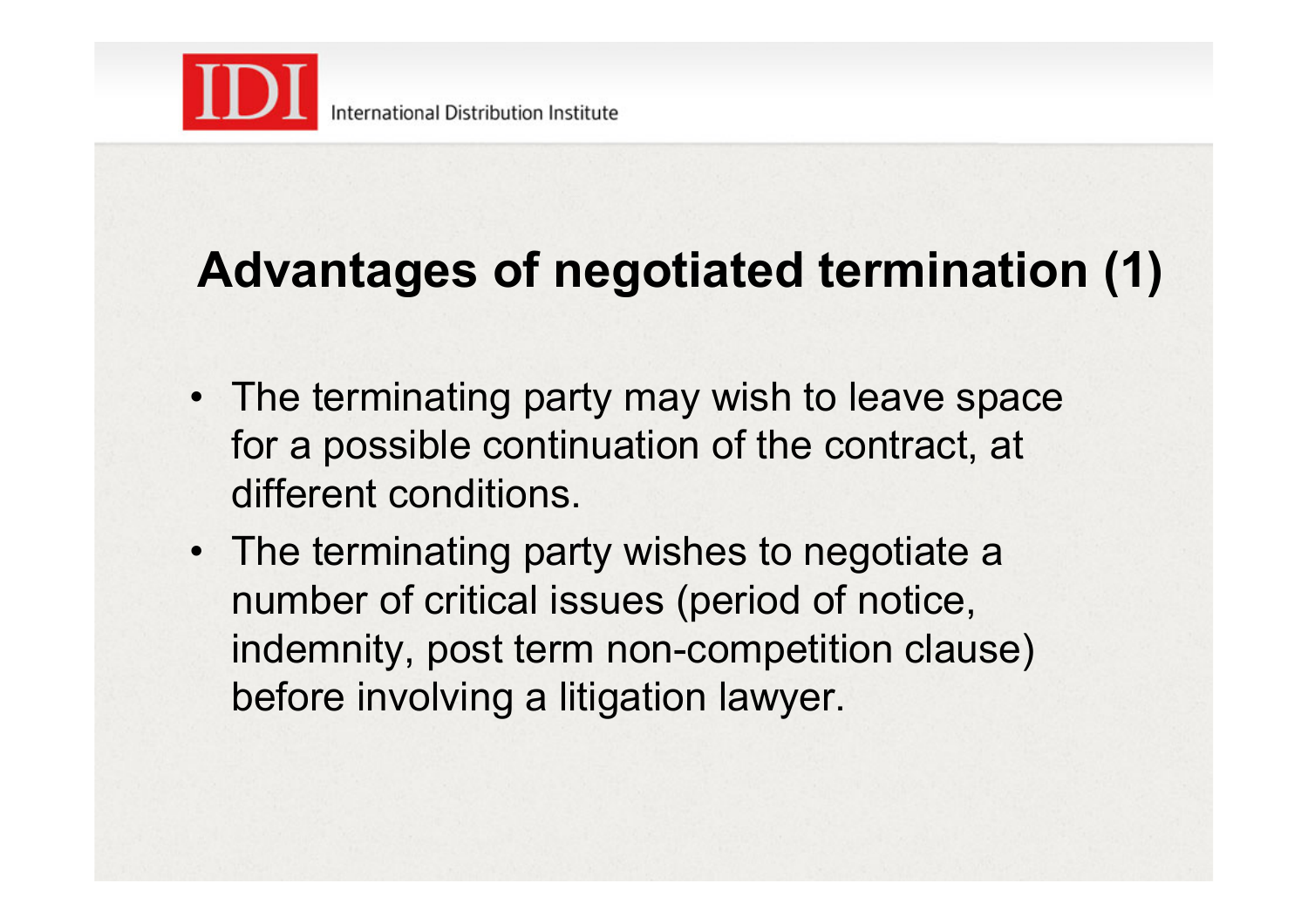

## **Advantages of negotiated termination (2)**

- Negotiating a shorter period of notice, or a fixed date on which the termination will be effective
- Agreeing on an indemnification linked to obligations of the terminated party:
	- Assistance in transferring customers
	- Facilitating a smooth transfer of business to the successor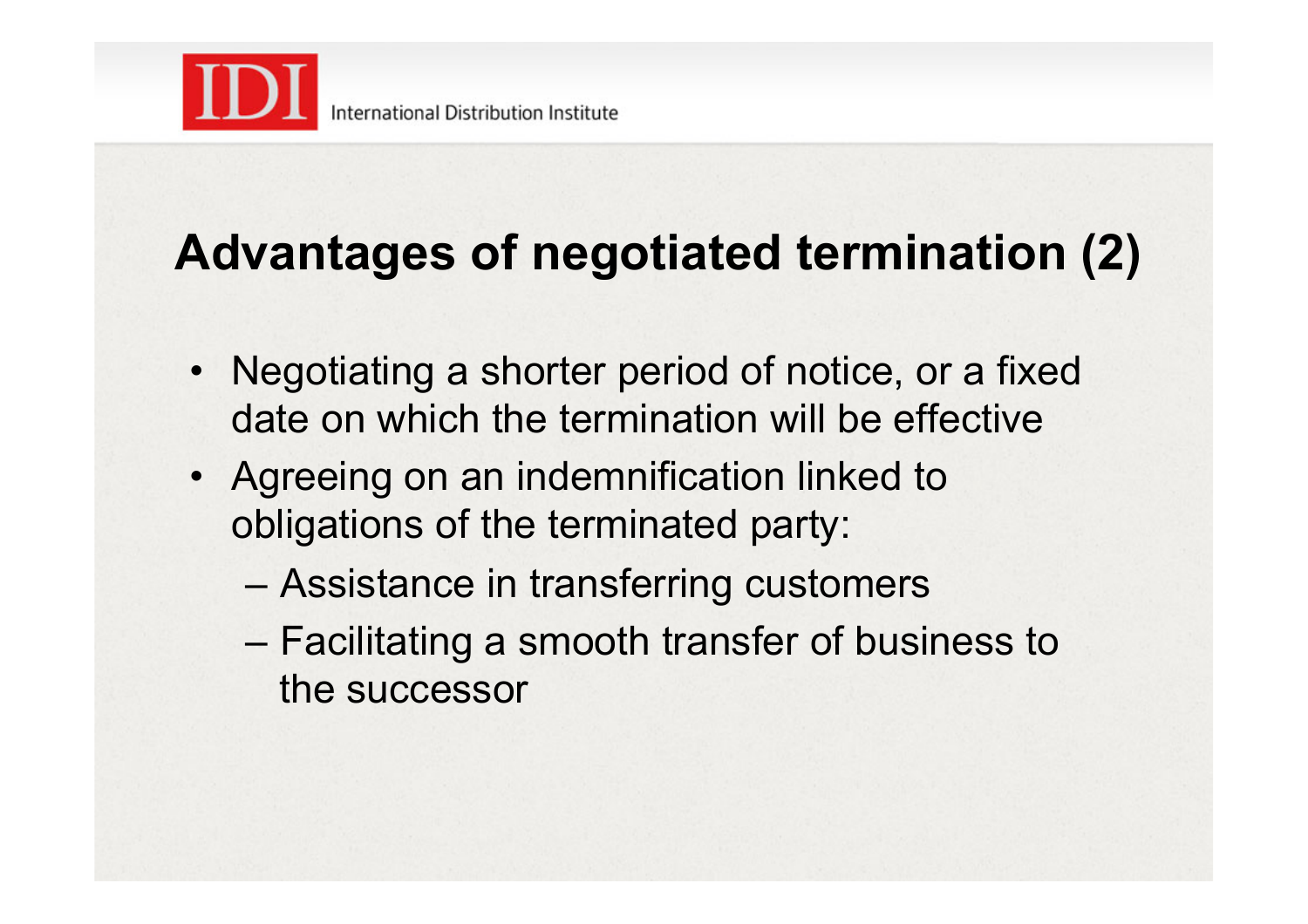

# **Advantages of negotiated termination (3)**

- Is it possible to agree on the agent's indemnity before actual termination of the agreement?
- Post-term non competition clause
	- Contractual indemnity (in addition to indemnity possibly due by law)
	- Payment of remuneration after end of the contract?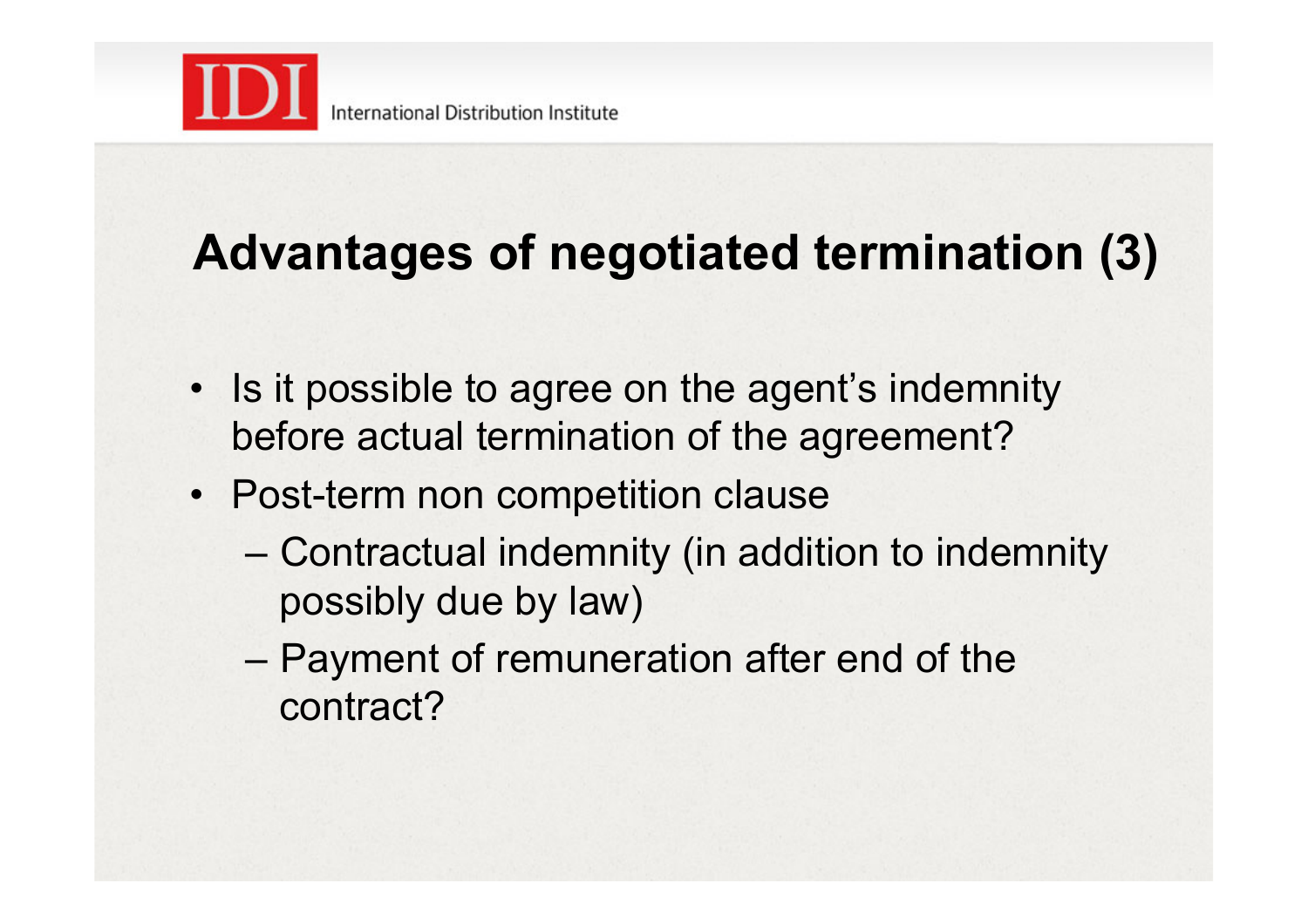

## **Advantages of negotiated termination (4)**

- A specific case: immediate termination of a German distributor without sufficient reasons for termination.
- Under German law the distributor may claim that the contract continues until the end of the period of notice.
- If this is not acceptable, the only way is to discuss the issue before.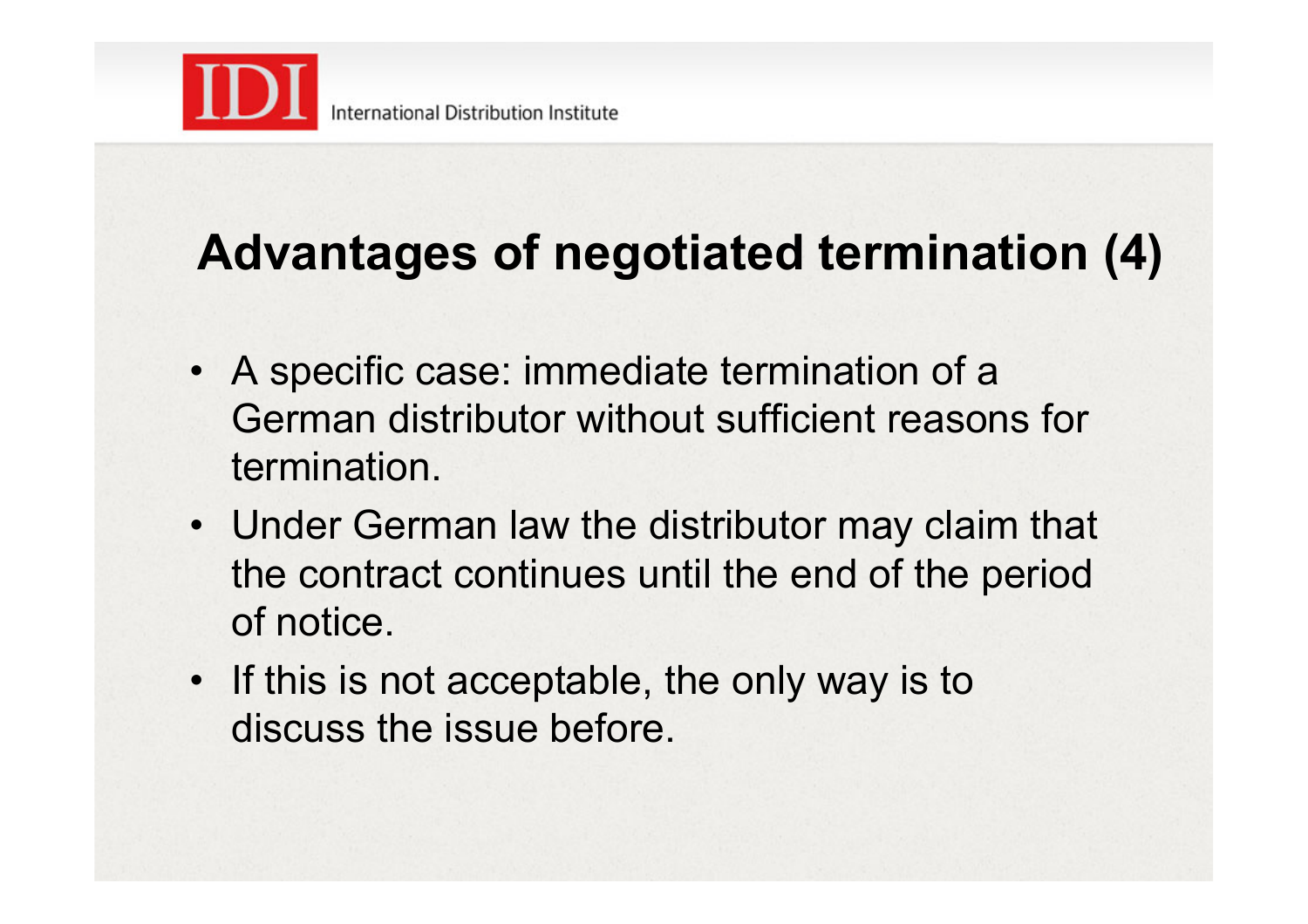

# **Conclusions**

- No general indications to follow.
- Decisions to be taken case by case.
- Need to consider the option of negotiation before deciding the termination.